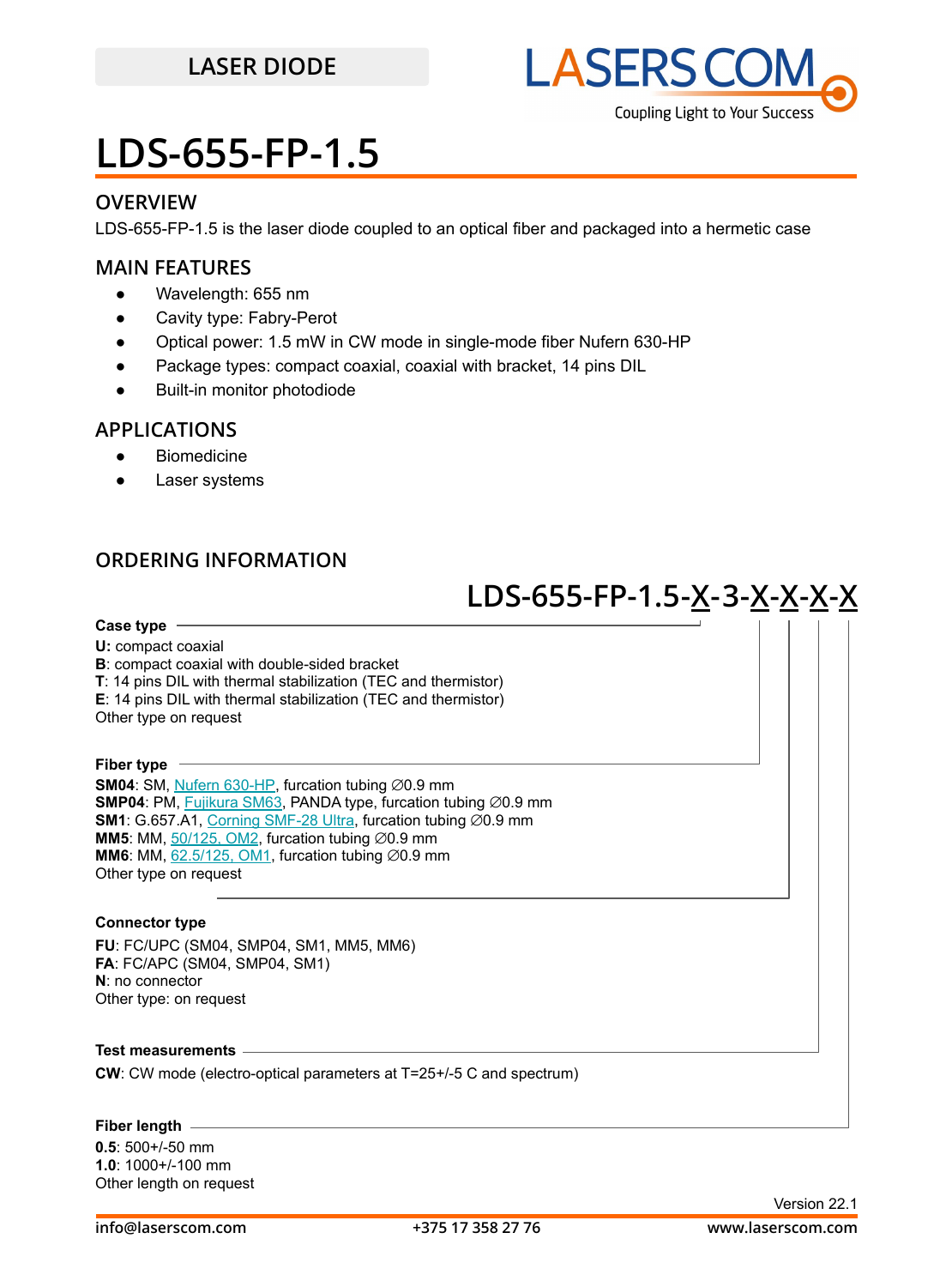

## **ABSOLUTE MAXIMUM RATINGS**

| <b>Parameter</b>             |                            | Value       | Unit | <b>Conditions</b>                   |
|------------------------------|----------------------------|-------------|------|-------------------------------------|
| Laser diode forward current* | Imax                       | 26          | mA   | CW, $T = 25^{\circ}$ C              |
| Laser diode reverse voltage  | $\mathsf{V}_{\mathsf{RL}}$ | 2           | v    |                                     |
| Photodiode reverse voltage   | $V_{\rm RP}$               | 30          | v    |                                     |
| Operating temperature**      | $T_{OP}$                   | $-10 - +70$ | °C   | Package B                           |
| Operating temperature**      | $T_{OP}$                   | $-40 - +60$ | °C   | Package T, E (Tst = $25^{\circ}$ C) |
| Storage temperature          | sta                        | -20 - +60   | °C   |                                     |
| Soldering temperature        | sold                       | 260         | °C   | Max. 5 seconds                      |

\*Maximal laser diode forward current depends on the operating temperature. Please, refer to the figure below.



\*\*Operating temperature is defined by the case temperature. It is recommended to ensure sufficient heat dissipation so that the module's maximum operating temperature is not exceeded.

Operating temperature for the DIL-14-pins case (T or E) with TEC is defined for internal temperature stabilization at Tst =  $25^{\circ}$ C that corresponds to thermistor resistance Rt = 10 kOhm.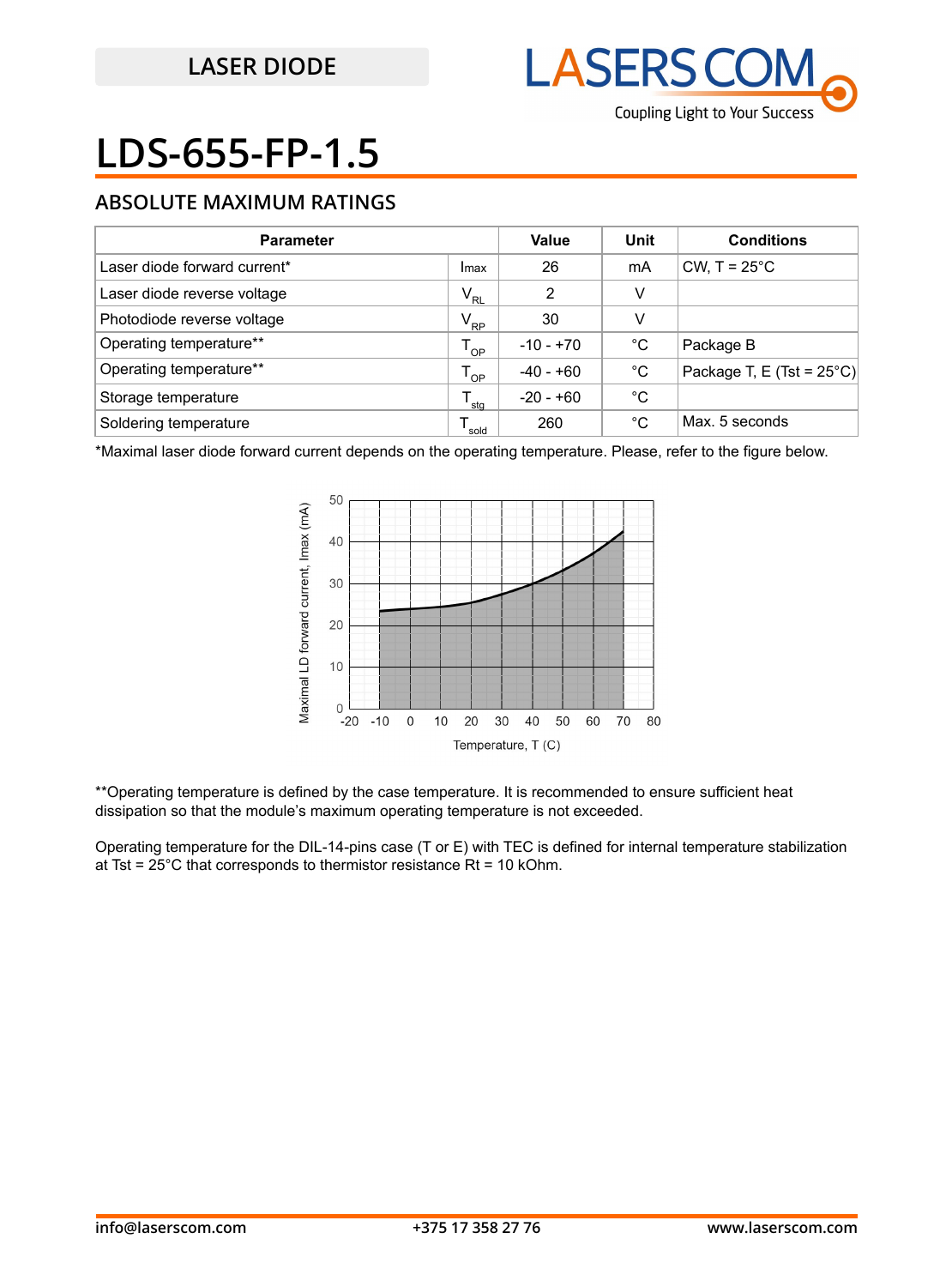

## **ELECTRICAL-OPTICAL CHARACTERISTICS (T = 25 °C)**

| <b>Parameter</b>                   |               | <b>MIN</b> | <b>TYP</b> | <b>MAX</b> | Unit                  | <b>Conditions</b>                                         |
|------------------------------------|---------------|------------|------------|------------|-----------------------|-----------------------------------------------------------|
| Optical power (CW)                 | Pcw           | 1.5        |            |            | mW                    | $CW$ , $lop = 26$ mA, SM04                                |
| Mean wavelength                    | λ             | 650        | 655        | 660        | nm                    | $CW$ , $lop = 26$ mA                                      |
| Spectral width                     | Δλ            |            |            | 3          | nm                    | $CW$ , $lop = 26$ mA                                      |
| Wavelength-temperature coefficient | $d\lambda/dT$ |            | 0.19       |            | $nm$ <sup>o</sup> $C$ | $CW$ , $lop = 26$ mA                                      |
| Threshold current                  | Ith           |            | 20         | 22         | mA                    |                                                           |
| Slope efficiency                   | <b>Se</b>     | 0.21       | 0.29       |            |                       | lmW/mAl CW. SM04                                          |
| Operating voltage                  | Vop           |            | 2.1        | 2.6        | V                     | $CW$ , $lop = 26$ mA                                      |
| Monitor current                    | Im            | 0.05       | 0.20       | 0.50       | mA                    | CW, $lop = 26$ mA, $V_r = 5$ V                            |
| Polarization extinction ratio      | <b>PER</b>    | 17         |            |            | dB                    | CW. SMP04                                                 |
| Front-to-rear tracking error       | Er            |            | 0.3        | 0.8        | dB                    | CW, $P_{cw} = 3$ mW, SM04,<br>$T = -10 \sim +50^{\circ}C$ |

Tracking error Er = max | 10 lg [P(T)/P(25°C)]]|, Im= const, T = Tmin ~ Tmax Pulse mode: pulse width 10 μs, duty cycle = 1%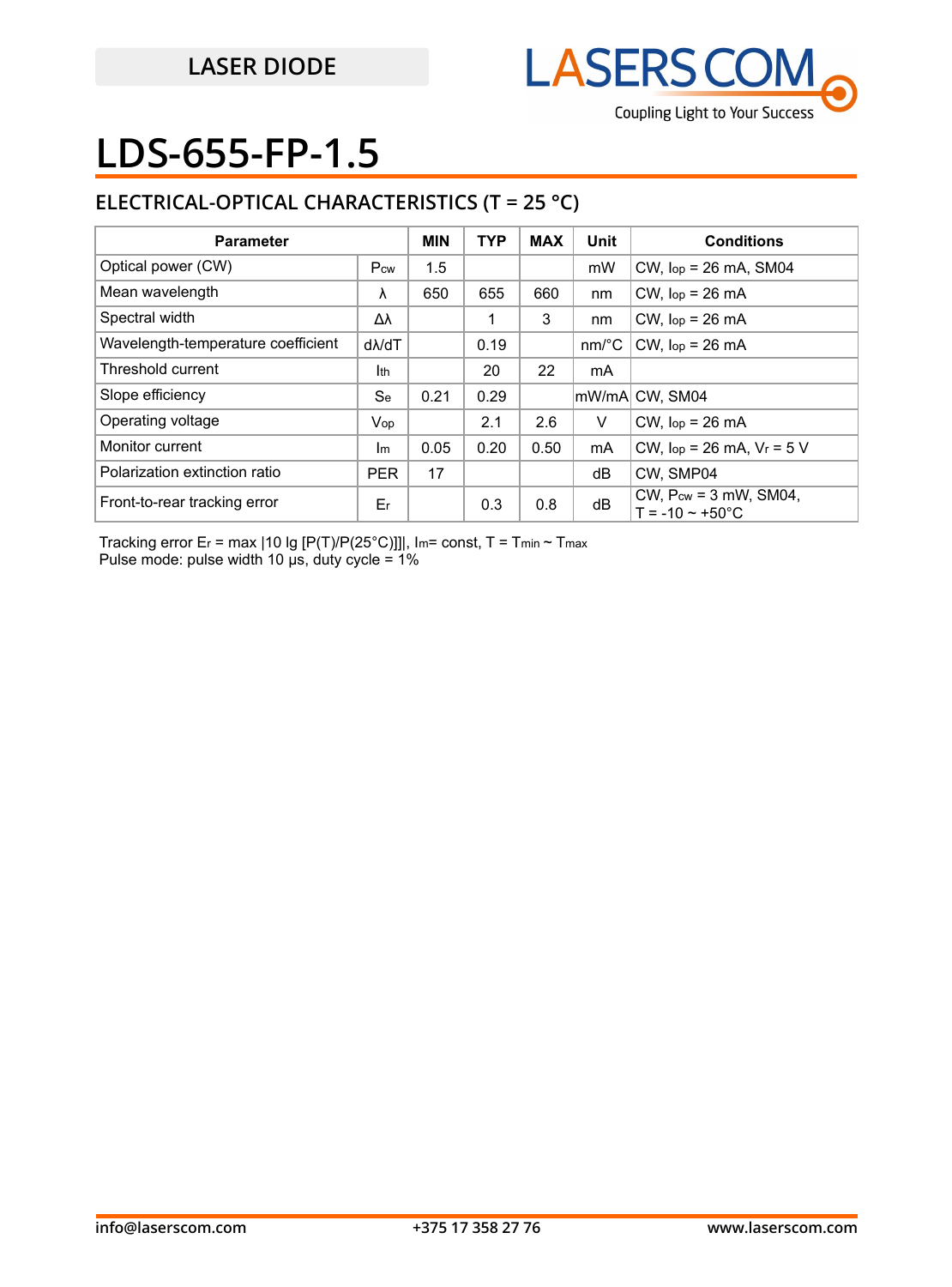## **LASER DIODE**



## **LDS-655-FP-1.5**









10:30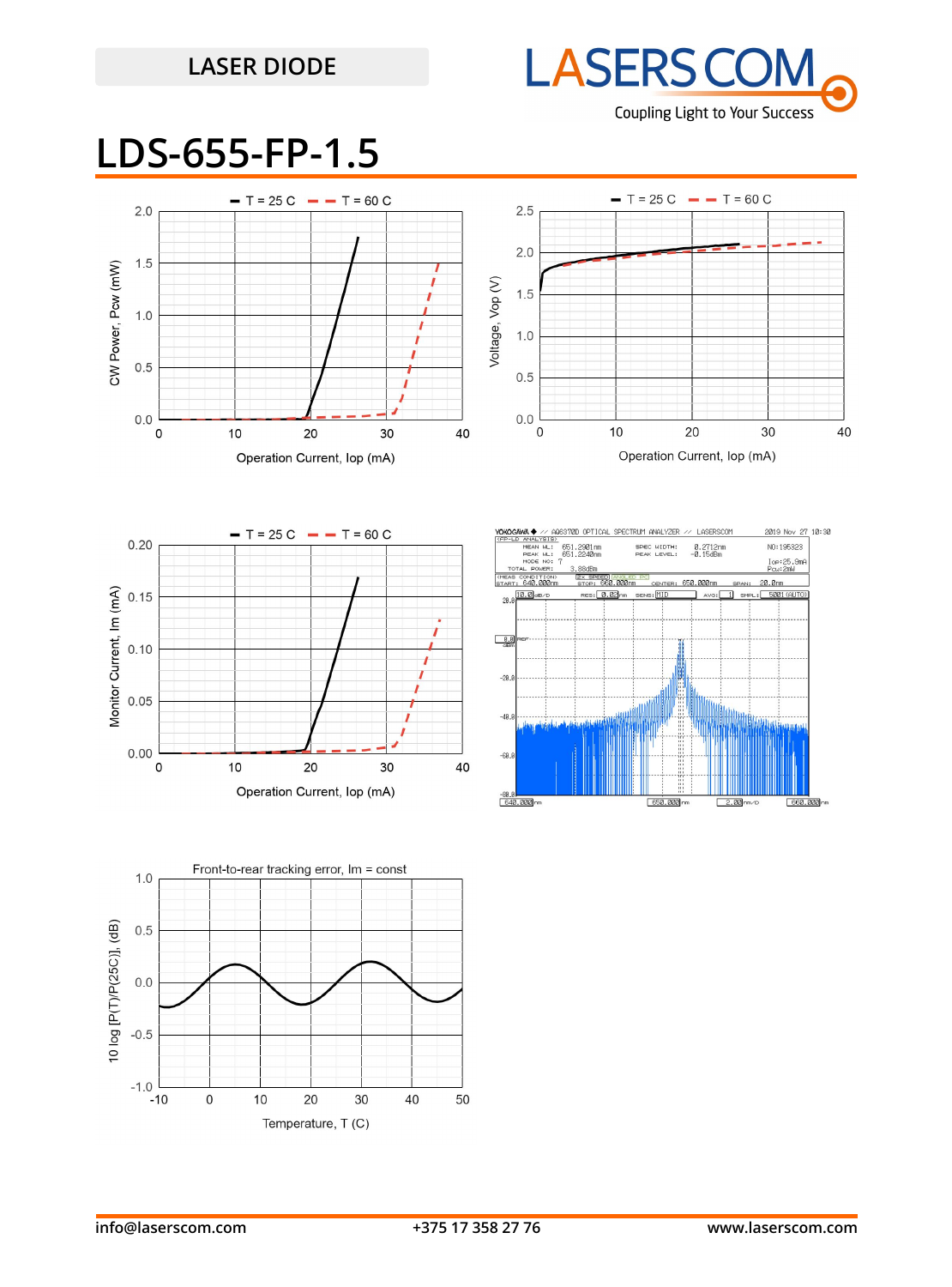## **LASER DIODE**



## **LDS-655-FP-1.5**